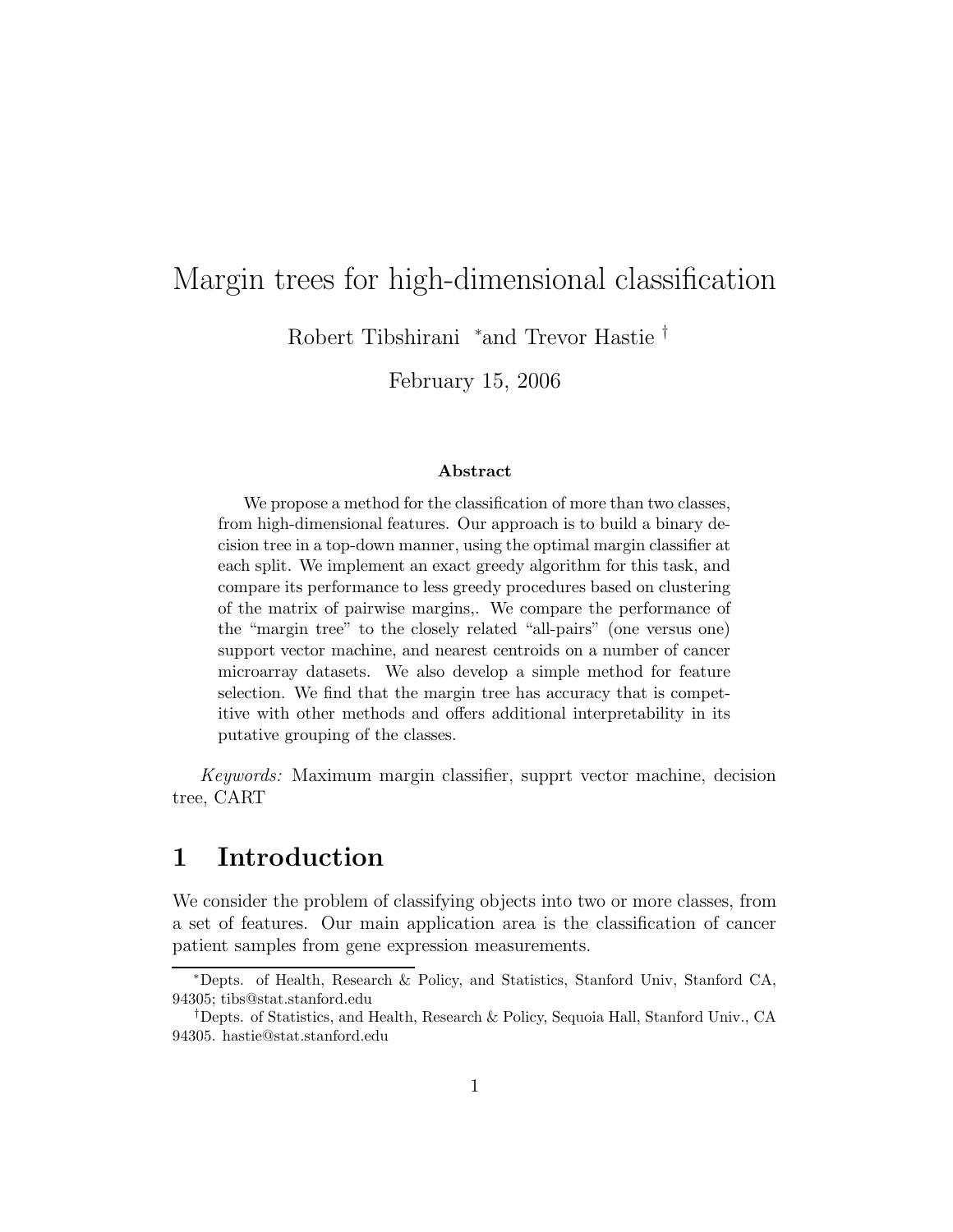In these high-dimensional problems the number of features  $p$  is larger than the sample size  $N$ . The support vector classifier (Boser et al. 1992, Vapnik 1996) has become popular in this setting and generally shows good generalization performance. The classes are generally separable when  $p > N$ , and in this instance the support vector classifier yields the maximum margin separating hyperplane, when its cost complexity parameter is taken to be large.

When the number of classes  $K$  is greater than two, maximum margin classifiers do not generalize easily. Various approaches have been suggested, some based on the two-class classifier ("one-versus-all" and "one-versus one' or "all pairs'), and others modifying the support vector loss function to deal directly with more than two classes (Weston & Watkins 1999, Lee et al. 2004, Rosset et al. 2005). These latter proposals have a nice generalization of the maximum margin property of the two class support vector classifier. Statnikov et al. (2004) contains a comparison of different support vector approaches to classification from microarray gene expression cancer datasets While these methods can produce accurate predictions, they lack interpretability. In particular, with a large number of classes, the investigator may want not only a classifier but also a meaningful organization of the classes.

In this paper we propose a tree-based maximum margin classifier. Figure 1 illustrates our idea. There are three classes and two features, as shown in the top left panel. We seek the line that partitions the classes into two groups, that has the maximum margin. [The margin is the minimum distance to the decision line among all of the data points.]

The best line is shown in the top right panel, splitting class 1 from classes 2 and 3. We then focus just on classes 2 and 3, and their maximum margin classifier is shown in the bottom left. The overall top-down classifier is summarized by the binary tree shown in the bottom right panel.

We employ strategies like this for larger numbers of classes, producing a binary decision tree with a maximum margin classifier at each junction in the tree.

In section 2 we give details of the margin tree classifier. Section 3 shows the application of the margin tree to a number of cancer microarray datasets. For construction of the tree, all of the classifiers in the margin tree use all of the features (genes). In section 4 we discuss approaches to feature selection. Finally in section 5 we have some further comments and a discussion of related work in the literature.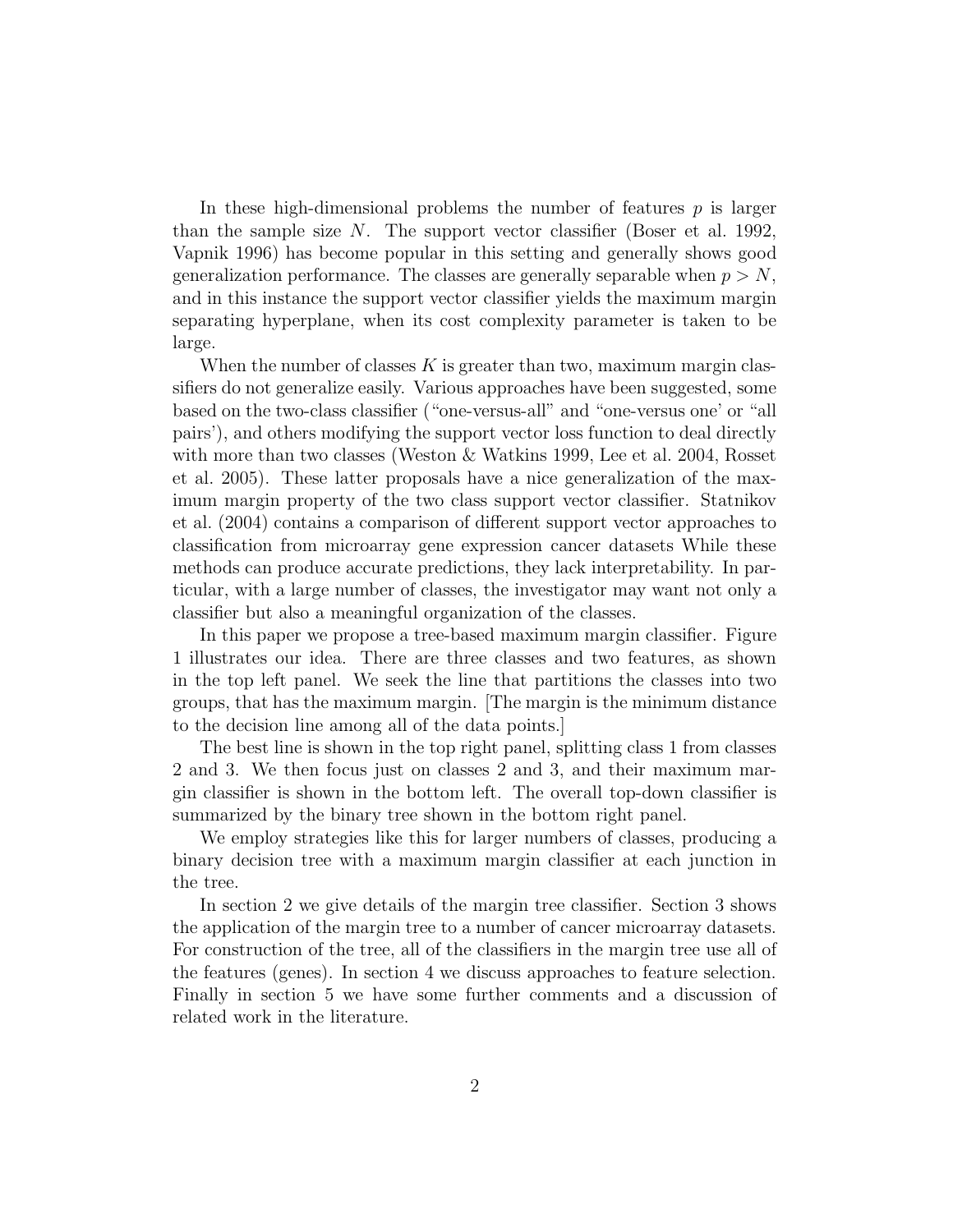

Figure 1: Simple illustration of a margin tree. There are three classes shown in the top left panel. The largest margin is between classs 1 and  $(2,3)$ , with the optimal classifier shown on the top right. Then we separate class 2 from 3, in the bottom left. These top-down splits are summarized in the margin tree in the bottom right. 3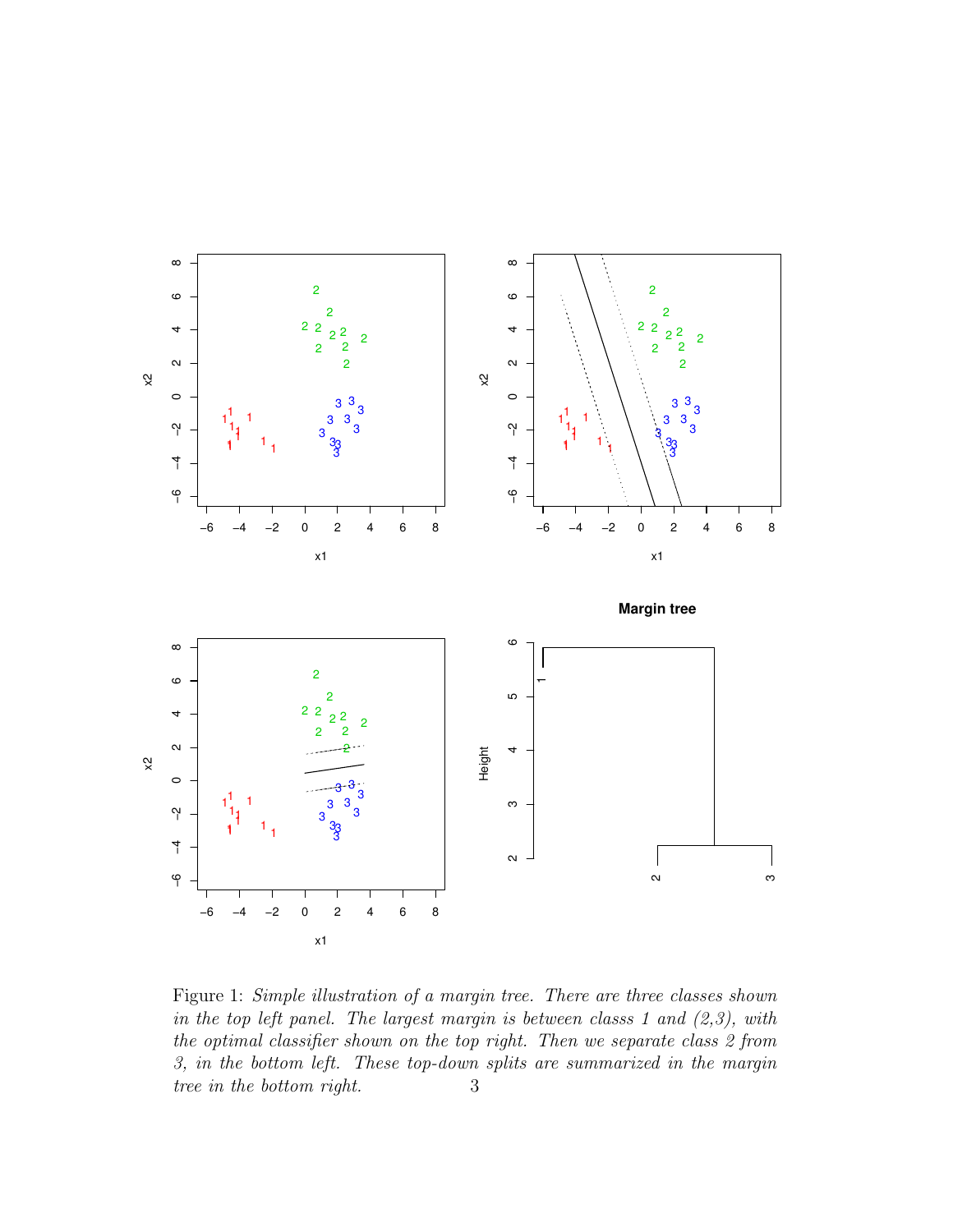## 2 The margin tree classifier

Denote the gene expression profiles by  $x_j = (x_{1j}, x_{2j}, \ldots x_{pj})$  for  $j = 1, 2, \ldots N$ samples falling into one of  $K$  classes. The features (genes) are indexed by  $i = 1, 2, \ldots p$ .

Consider first the case of  $K = 2$  classes,  $C_1$  and  $C_2$ . The class outcome is denoted by  $y_j = \pm 1$ . The maximum margin classifier is defined by the constant  $\beta_0$  and the weight vector  $\beta$  with components  $\sum_i \beta_i^2 = 1$  that maximizes the gap between the classes, or the "margin". Formally,

$$
(\beta_0, \beta) = \max(C)
$$
  
where  $y_j(\beta_0 + \sum_i \beta_i x_{ij}) \ge C \ \forall j.$  (1)

The achieved margin  $M = 2 \cdot C$ . In the examples of this paper,  $p > N$  so that all classes are separable and  $M > 0$ .

Now suppose we have  $K > 2$  classes. We consider three different strategies for constructing the tree. These use different criteria for deciding on the best partition of the classes into two groups at each juncture. Having settled on the partition, we use the maximum margin classifier between the two groups of classes, for future predictions.

Let  $M(j, k)$  be the maximum margin between classes j and k. Also, let  $G_1, G_2$  be groups of classes, and let  $M(G_1, G_2)$  denote the maximum margin between the groups. Finally, denote a partition by  $P = \{G_1, G_2\}.$ 

Then we consider three approaches for splitting a node in the decision tree:

- Greedy: maximize  $M(G_1, G_2)$  over all partitions P.
- Single linkage: Find the partition P yielding the largest margin  $M_0$  so that min  $M(j_1, j_2) \leq M_0$  for  $j_1, j_2 \in G_k, k = 1, 2$  and min  $M(j_1, j_2) \geq$ *M* for  $j_1 \in G_1, j_2 \in G_2$ .
- Complete linkage: Find the partition P yielding the largest margin  $M_0$ so that max  $M(j_1, j_2) \leq M_0$  for  $j_1, j_2 \in G_k, k = 1, 2$  and max  $M(j_1, j_2) \geq$  $M_0$  for  $j_1 \in G_1, j_2 \in G_2$ .

The greedy method finds the partition that maximizes the resulting margin overall all possible partitions. Although this may seem prohibitive to compute for a large number of classes, we derive an exact, reasonably fast algorithm for this approach (details below).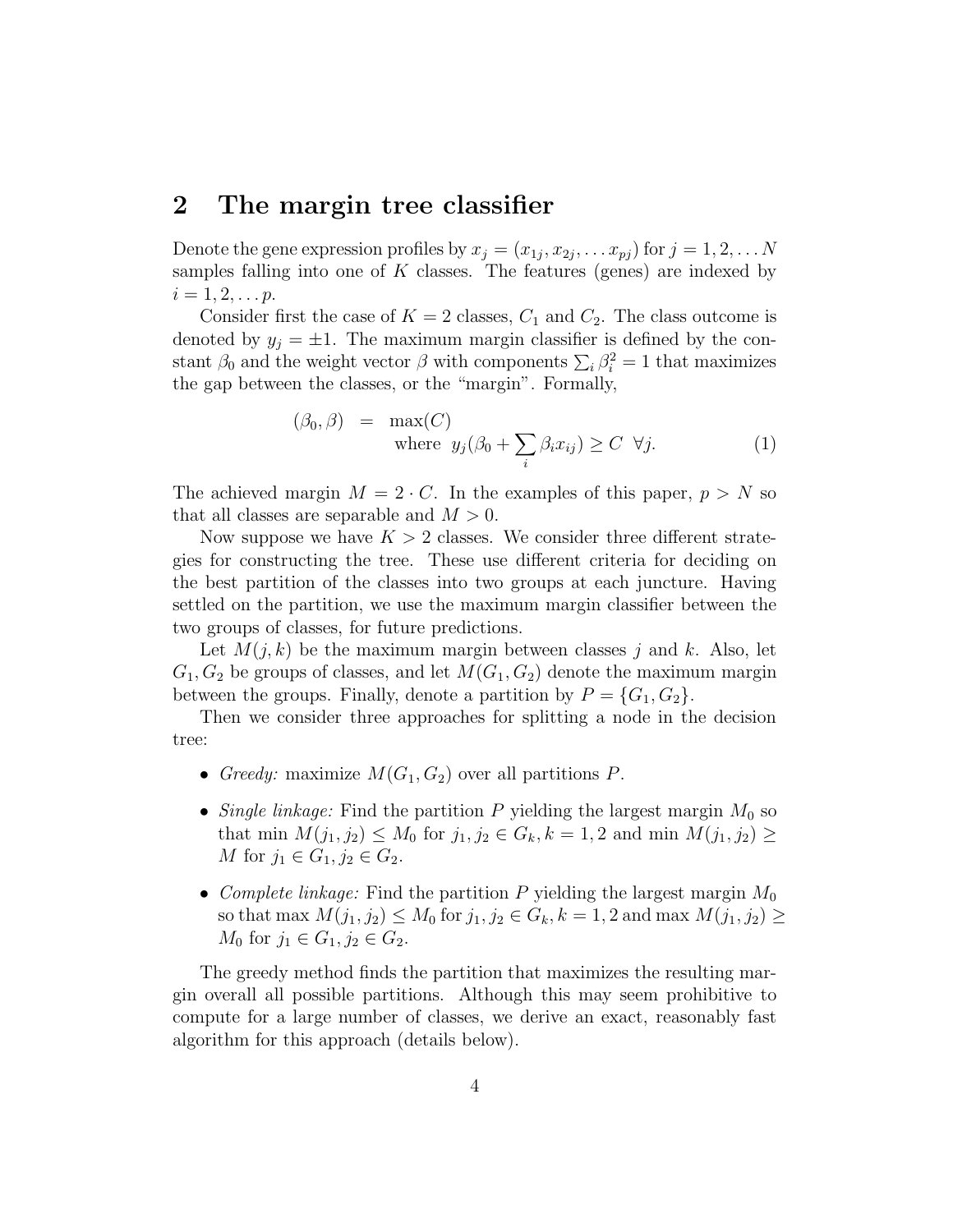The second and third methods require some explanation. They are derived from the *bottom up* (as opposed to top-down) clustering methods. Single linkage clustering successively merges groups based on the minimum distance between any pair of items in each of the group. Complete linkage clustering does the same, but using the maximum distance. Now having built a clustering tree bottom-up, we can interpret each split in the tree in a top-down manner, and that is how criteria (2) and (3) above were derived. In particular it is easy to see that the single and complete linkage problems are solved by single and complete linkage agglomerative clustering, respectively, applied to the margin matrix  $M(j_1, j_2)$ .

The greedy method focusses on the form of the final classifier, and tries to optimize that classification at each stage. Note that the greedy method cares only about the distance between classes in the different partitions, and not about the distance between classes within the same partition. Both the single linkage and complete linkage methods take into account both the between and within partition distances. We will also see in the next section that the complete linkage method can viewed as an approximation to the greedy search.

Figure 2 shows a toy example that illustrates the difference between the greedy and complete linkage algorithms. There are six classes with circular distributions. The greedy algorithm splits off group 1,2, and 3 in succession, and then splits off 4,5,6 as a group. This is summarized in the bottom left panel. The complete linkage algorithm in the bottom right panel instead groups 1,2 and 3 together and 4,5, and 6 together. The complete linkage tree is more balanced and hence may be more useful biologically.

In the experiments in this paper we find that:

- All three methods produce about the same test set accuracy, and about the same as the all-pairs maximum margin classifier.
- The complete linkage approach gives more balanced trees, that may be more interpretable that those from other two methods; the single linkage and greedy methods tend to produce long stringy trees that usually split off one class at a time at each branch. The complete linkage method is also considerably faster to compute than the greedy method.

Thus the complete linkage margin tree emerges as our method of choice.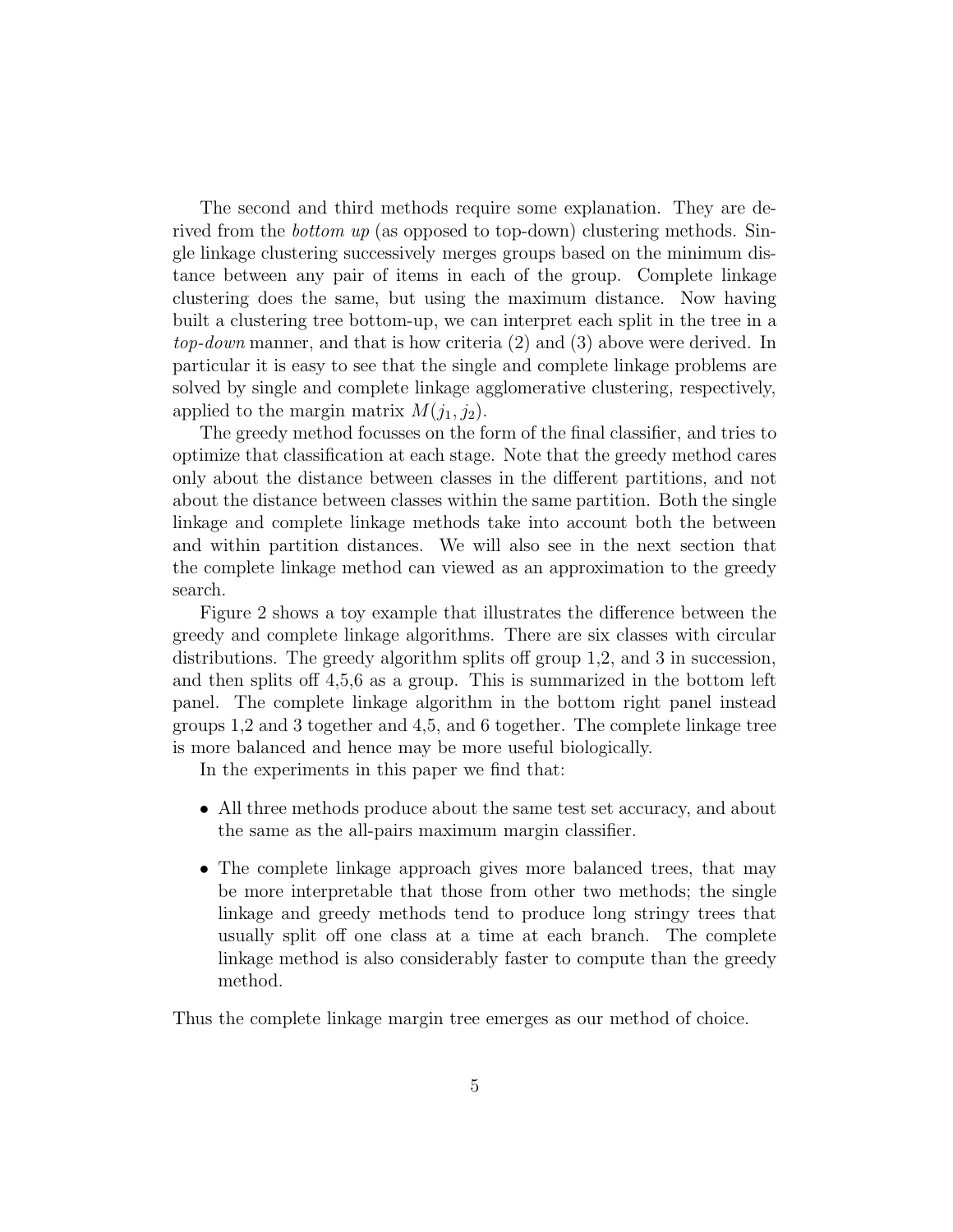



Figure 2: A toy example illustrating the difference between the greedy and complete linkage algorithms. There are six classes with circular distributions (top panel). The greedy algorithm splits off groups 1,2, and 3 in succession, and then splits off  $4,5,6$  as a group. This is summarized in the bottom left panel. The complete linkage algorithm (bottom right panel) instead groups 1,2 and 3 together, and 4,5, and 6 together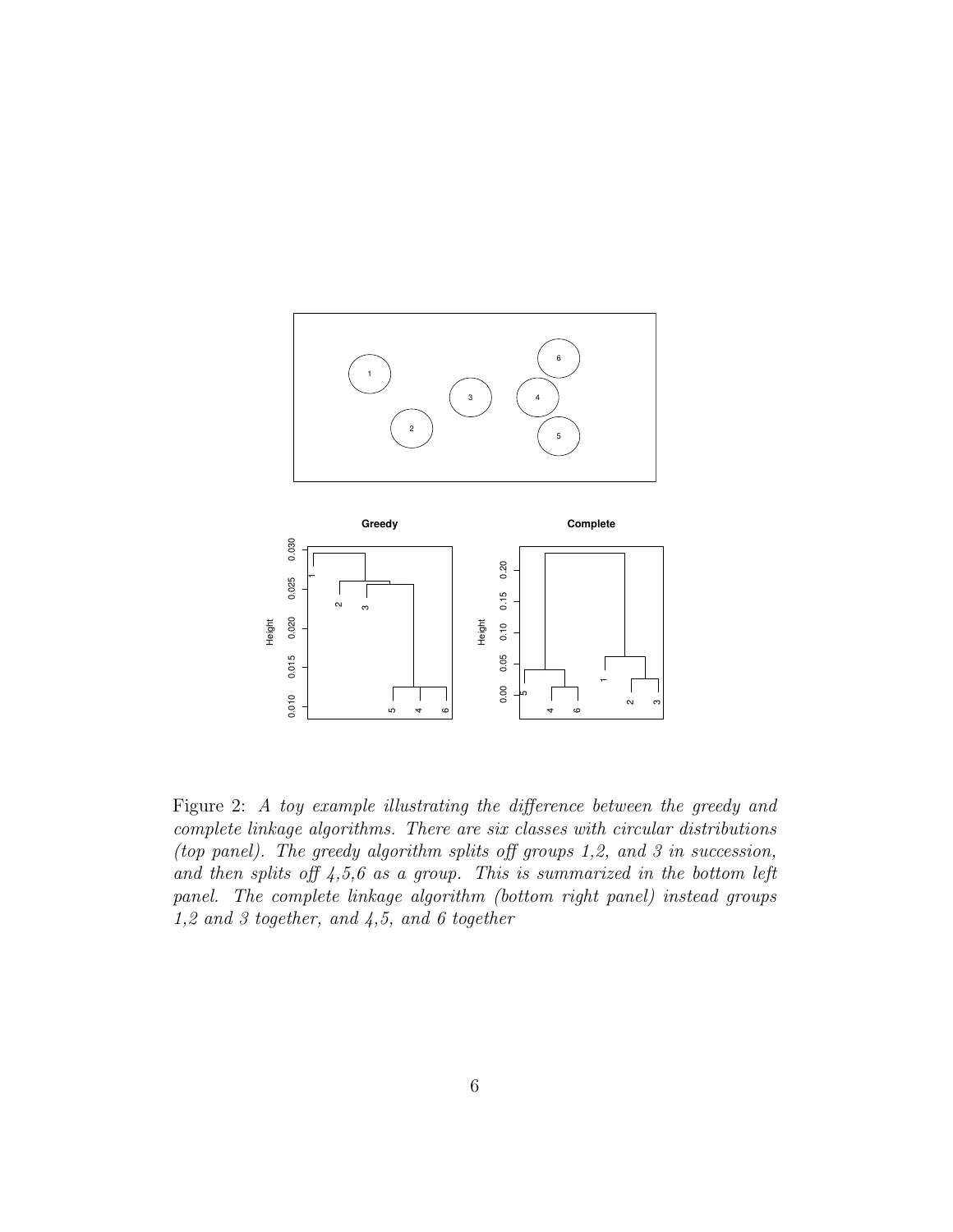### 2.1 An exact algorithm for the greedy criterion

A key fact is

$$
M(G_1, G_2) \le \min\{M(j_1, j_2), j_1 \in G_1, j_2 \in G_2\}.
$$
\n<sup>(2)</sup>

That is, the margin between two groups of classes is less than or equal to the smallest margin between any pair of classes, one chosen from each group.

Now suppose we seek a partition  $P$  with margin  $M$ . Rather than enumerate all possible partitions (and their associated maximum margin classifiers), we can speed up the computation by constructing the complete linkage clustering tree, and collapsing all nodes at height M. We know that all classes in any collapsed node must be on the same side of the decision plane, since each class has margin at least  $M$  with every other class in that node. Hence we need only consider partitions that keep the collapsed nodes intact.

We summarize the algorithm below:

#### Exact computation of the best greedy split

- 1. Construct the complete linkage clustering tree based on the margin matrix  $M(j_1, j_2)$ .
- 2. Starting with all classes at the top of the tree, find the partition of each individual class versus the rest, and also the partition that produces two classes in the complete linkage tree. Let  $M_0$  be the largest margin achieved amongst all of these competitors.
- 3. Cut the complete linkage tree at height  $M_0$ , and collapse all nodes at that height.
- 4. Consider all partitions of all classes that keep the collapsed nodes intact, and choose the one that gives maximal margin  $M$ .

This procedure finds the partition of the classes that yields the maximum margin. We then apply this procedure in a top-down recursive manner, until the entire margin tree is grown.

Note that if approximation (2) is an equality, then the complete linkage tree is itself the greedy margin classifier solution. This follows because  $\tilde{M} =$  $M_0$  in the above algorithm.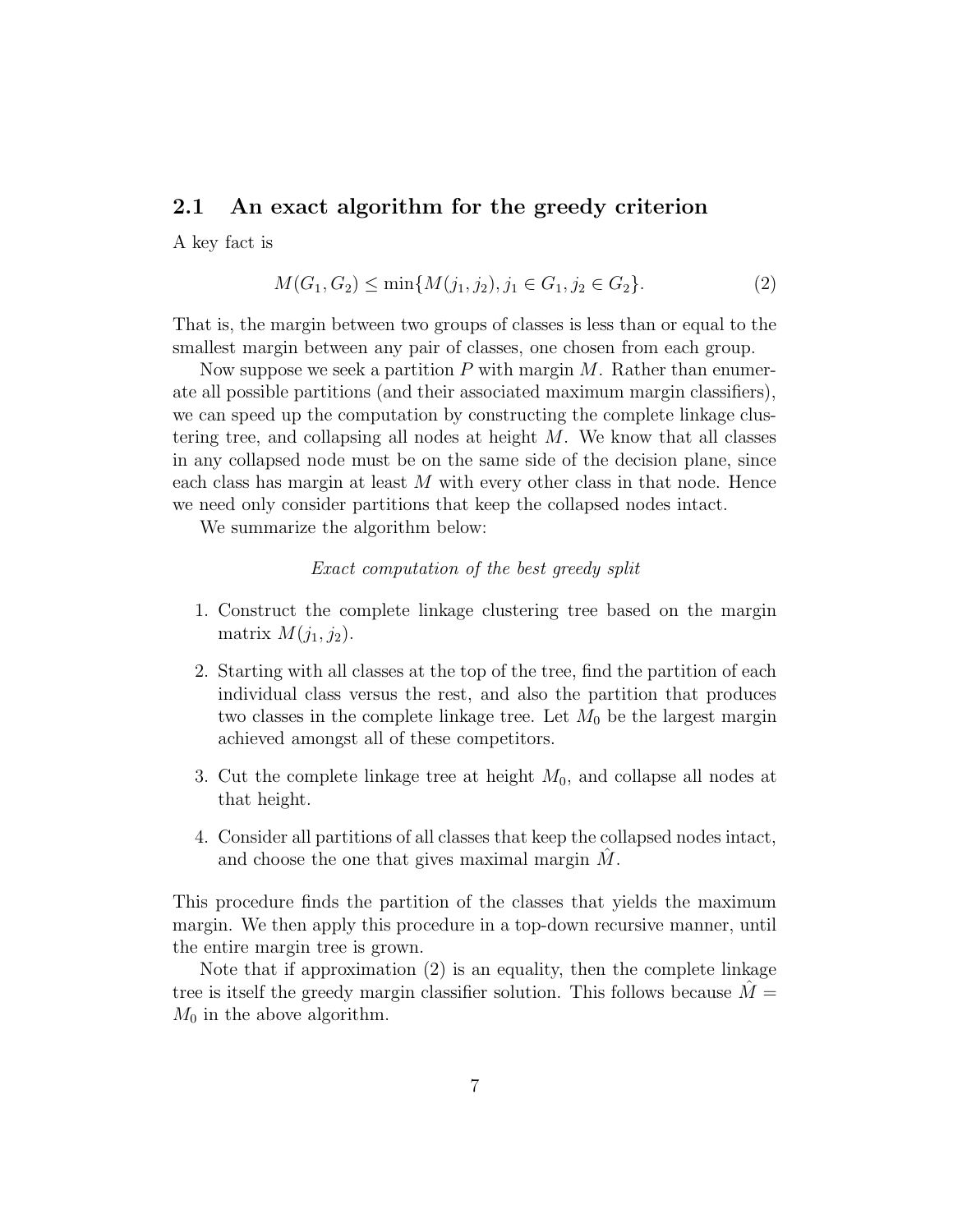#### 2.2 Example: 14 cancer microarray data

As an example, we consider the microarray cancer data of Ramaswamy et al. (2001): there are 16,063 genes and 198 samples in 14 classes. The authors provide training and test sets of size 144 and 54 respectively.

The margin trees are shown in Figure 3. The length of each (nonterminal) arm corresponds to the margin that is achieved by the classifier at that split. The final classifiers yielded 18, 18 and 19 errors, respectively on the test set. By comparison, the all-pairs support-vector classifier yielded 20 errors and and the nearest centroid classifier had 35 errors. Later we do a more comprehensive comparison of all of these methods. We note that the greedy and single linkage margin tree are "stringy", with each partition separating off just one class in most cases. The complete linkage tree is more balanced, producing some potentially useful subgroupings of the cancer classes.

In this example, full enumeration of the partitions at each node would have required computation of 16,382 two class maximum margin classifiers. The exact greedy algorithm required only 485 such classifiers. In general the cost savings can vary, depending on the height  $M_0$  of the initial cut in the complete linkage tree.

Figure 4 displays the margins that were achieved by each method at their collection of splits. We see that the complete method gives larger margins than the other methods. The largest margin achieved is about 49,000, corresponding to the split between class CNS and Collerectal and so on.. This is larger than the margin between Leukemia and the rest at the top of the greedy tree. This shows that the greediness of the exact algorithm can hurt its overall performance in finding large margin splits.

Table 3 shows the the number of times each classifier disagreed on the test set. The number of disagreements is quite large. However the methods got almost all of the same test cases correct (over 90% overlap), and the disagreements occur almost entirely for test cases in which all methods got the prediction wrong.

# 3 Application to other cancer microarray datasets

We applied the methods described earlier to the seven microarray cancer datasets shown in Table 2. In each case we randomly sampled 2/3rds of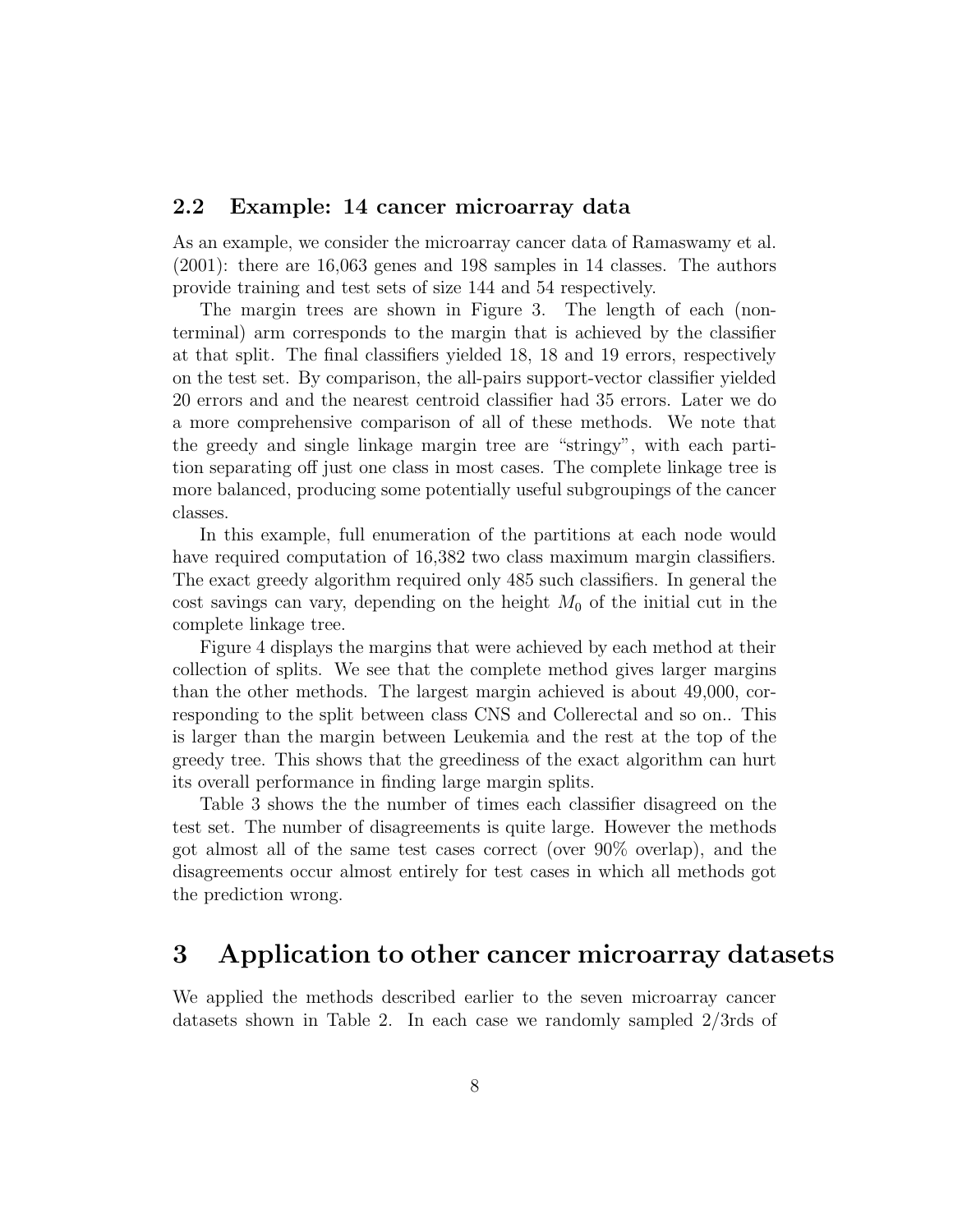

Figure 3: Margin trees for the 14-tumor cancer data by Ramaswamy et al.  $(100\%)$ 

.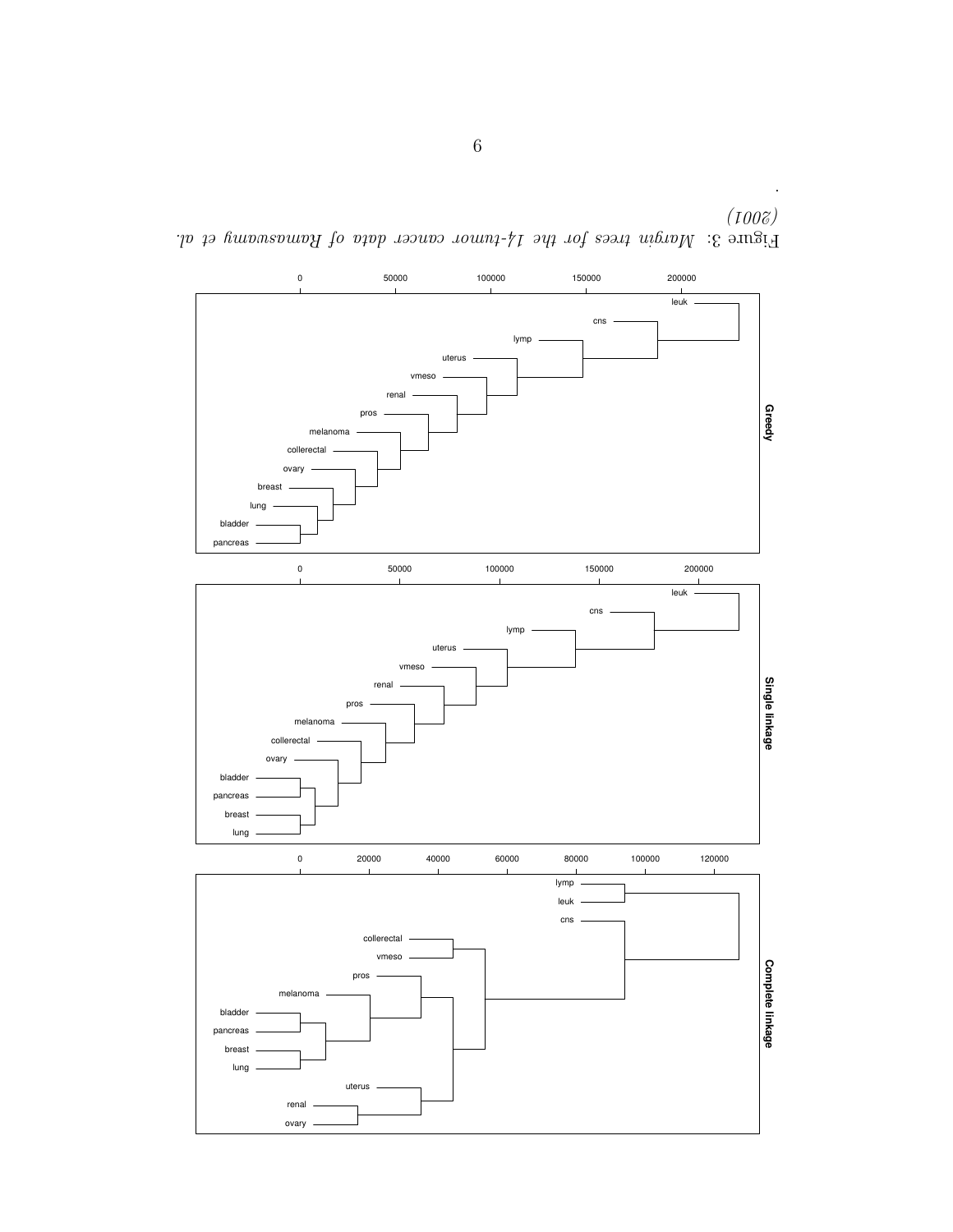

Figure 4: 14 tumor cancer data: margins achieved by each method over the collection of splits.

|              |  | $SVM(OP)$ $MT(Greedy)$ $MT(single)$ $MT(Complete)$ |
|--------------|--|----------------------------------------------------|
| SVM(OP)      |  |                                                    |
| MT(Greedy)   |  |                                                    |
| MT(single)   |  |                                                    |
| MT(Complete) |  |                                                    |

Table 1: Number of disagreements on the test set, for different margin treebuilding methods.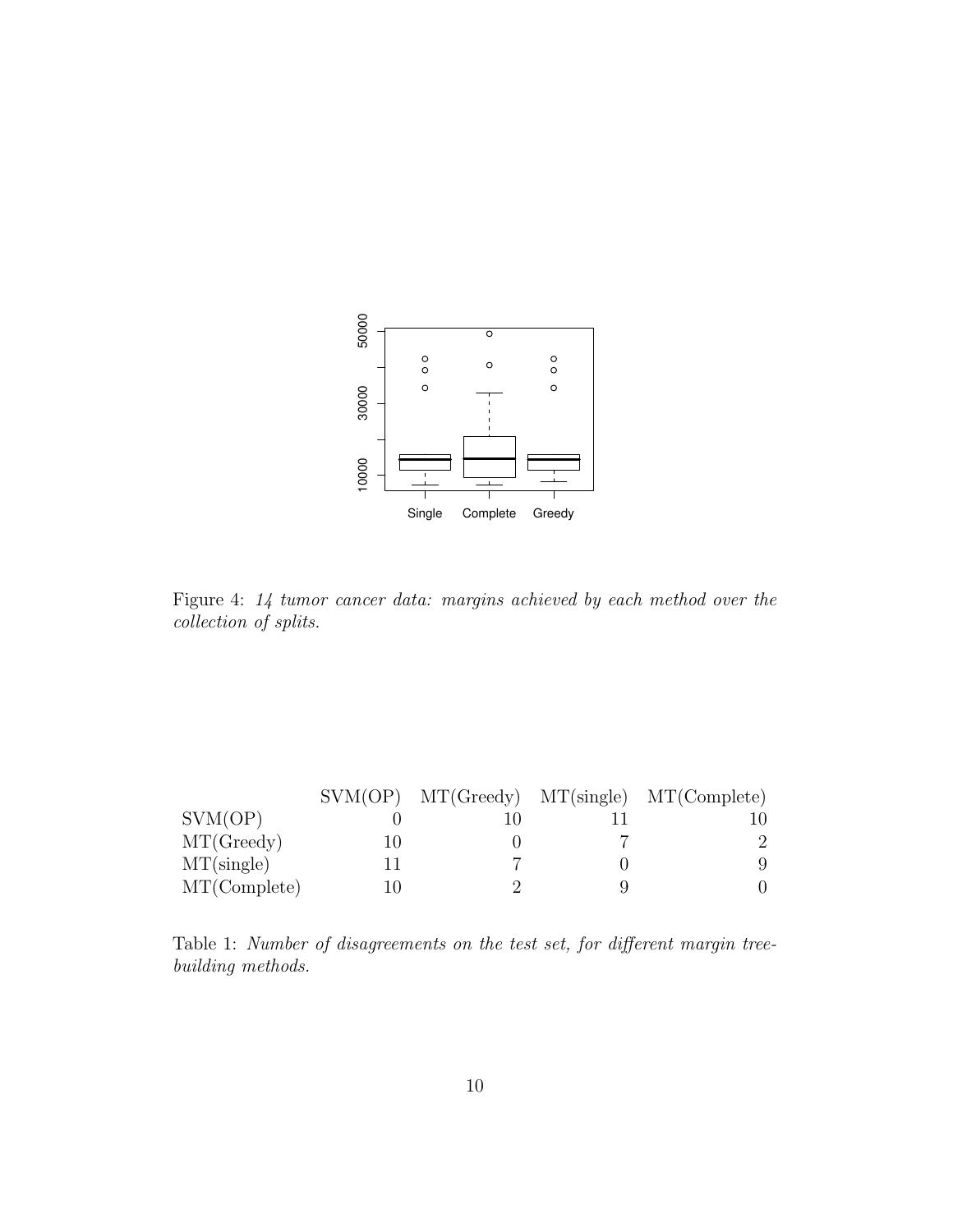

Figure 5: Test errors for the 14 tumor dataset using the complete linkage approach. Error rates at each decision junction is shown: notice that the errors tend to increase farther down the tree.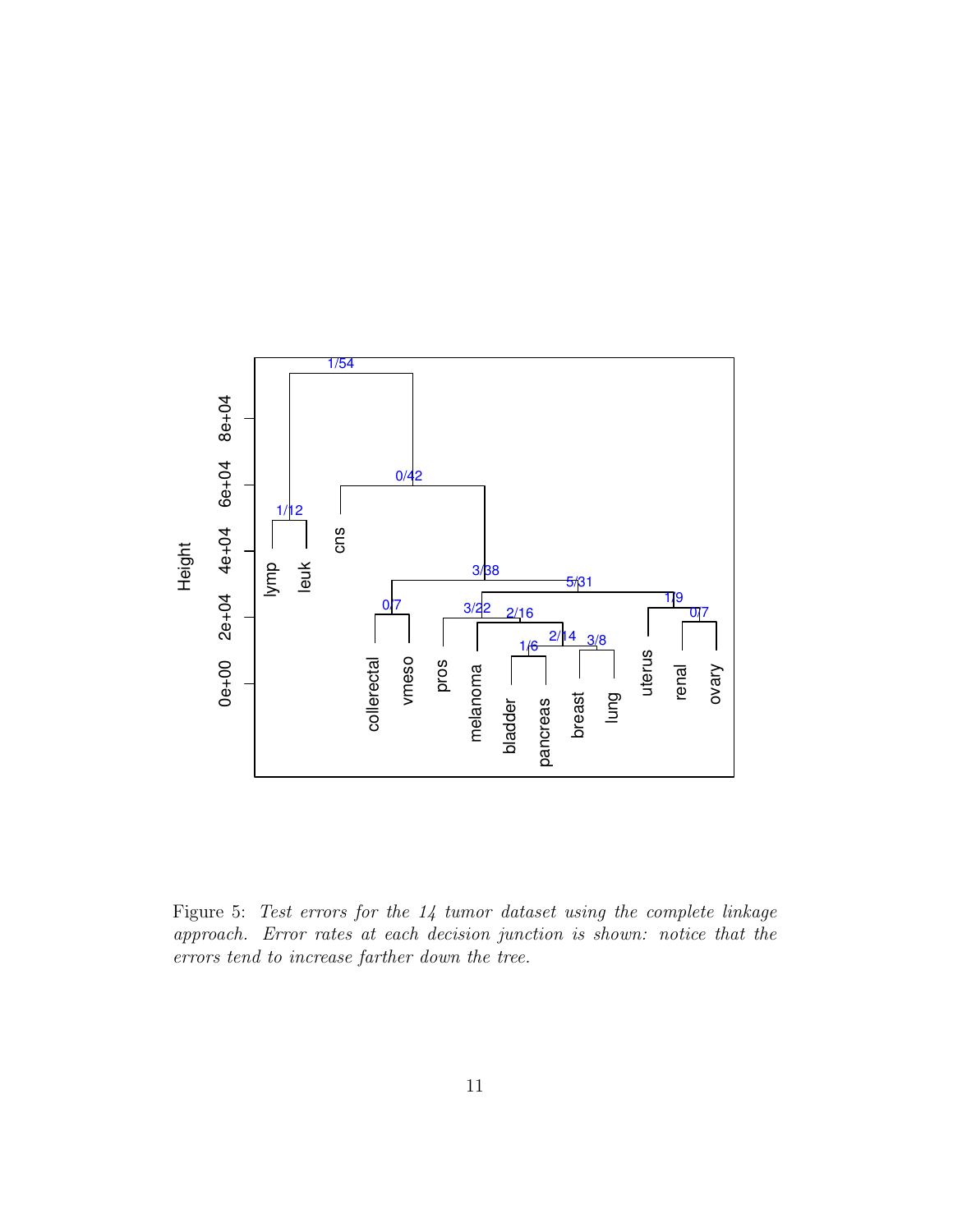| Name                         | $#$ Classes    | $#$ Samples | $#$ Features Source |                                 |
|------------------------------|----------------|-------------|---------------------|---------------------------------|
| <b>Brain</b>                 | $\mathfrak{h}$ | 22          | 5597                | Pomeroy et al. (2002)           |
| Lymphoma                     |                | 62          |                     | $4026$ Alizadeh et al. $(2000)$ |
| Small round blue cell tumors | 4              | 63          |                     | 2308 Khan et al. $(2001)$       |
| Stanford                     | 14             | 261         | 4718                | Munagala et al. (2004)          |
| 9 tumors                     | 9              | 60          |                     | 5726 Staunton et al. $(2001)$   |
| 11 tumors                    | 11             | 174         |                     | 12,533 Su et al. $(2001)$       |
| 14 tumors                    |                | 198         | 16063               | Ramaswamy et al. (2001)         |

Table 2: Summary of datasets for comparative study

.

| Dataset      | Nearest centroids | SVM (OVO)    | MT(Single)   | MT(Complete) | MT(Greedy)   |
|--------------|-------------------|--------------|--------------|--------------|--------------|
| Brain        | 0.236(0.026)      | 0.207(0.022) | 0.229(0.018) | 0.229(0.021) | 0.221(0.017) |
| Lymphoma     | 0.010(0.006)      | 0.000(0.000) | 0.000(0.000) | 0.000(0.000) | 0.000(0.000) |
| <b>SRBCT</b> | 0.065(0.020)      | 0.011(0.011) | 0.014(0.014) | 0.014(0.014) | 0.014(0.014) |
| Stanford     | 0.075(0.006)      | 0.063(0.006) | 0.070(0.005) | 0.079(0.007) | 0.072(0.005) |
| 9 tumors     | 0.478(0.009)      | 0.507(0.014) | 0.526(0.013) | 0.522(0.014) | 0.545(0.014) |
| 11 tumors    | 0.139(0.006)      | 0.110(0.005) | 0.106(0.005) | 0.106(0.005) | 0.110(0.005) |
| 14 tumors    | 0.493(0.007)      | 0.345(0.006) | 0.318(0.007) | 0.322(0.007) | 0.315(0.007) |
|              |                   |              |              |              |              |

Table 3: Mean test error rates (standard errors) over 50 simulations, from various cancer microarray datasets. SVM  $(OVO)$  is the support vector machine, using the one-versus on approach; each pairwise classifier uses a large value for the cost parameter, to yield the maximal margin classifier; MT are the margin tree methods, with different tree-building strategies.

the data to form a training set, and the balance of the data became the test set. The sampling was done in a stratified way to retain balance of the class sizes. This entire process was repeated 50 times, and the mean and standard errors of the test set misclassification rates are shown in Table 3. The nearest centroid method is as described in Tibshirani et al. (2001) and uses no shrinkage for feature selection: we discuss feature section in section 4. We see that for problems involving more than 4 or 5 classes, the oneversus-one support vector classifier and the margin tree methods sometimes offer an advantage over nearest centroids. The margin tree methods are all very similar to each other and the one-versus-one support vector classifier.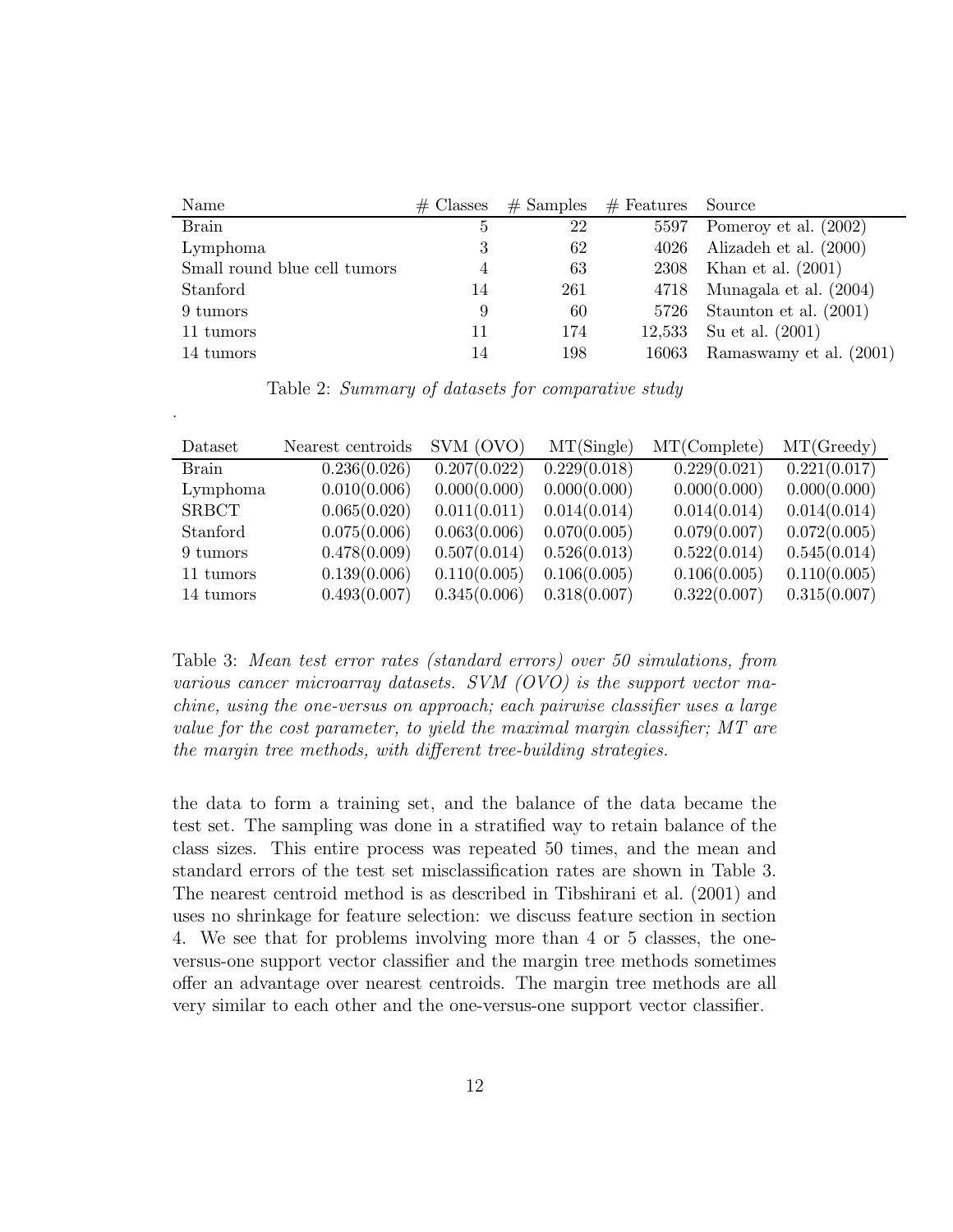## 4 Feature selection

The classifiers at each junction of the margin tree each use all of the features (genes). For interpretability it would be clearly beneficial to reduce the set of genes to a smaller set, if one can improve, or at least not significantly worsen, its accuracy. How one does this depends on the goal.

The investigator probably wants to know which genes have the largest contribution in each classifier. For this purpose, we rank each gene by the absolute value of its coefficient  $\hat{\beta}_j$ . Then to form a reduced classifier, we simply set to zero the first  $n_k$  coefficients at split k in the margin tree. We call this "hard-thresholding".

How do we choose  $n_k$ ? It is not all clear that  $n_k$  should be the same for each tree split. For example we might be able to use fewer genes near the top of the tree, where the margins between the classes is largest.

Our strategy is as follows. We compute reduced classifiers at each tree split, for a range of values of  $n_k$ , and for each, the proportion of the full margin achieved by the classifier. Then we use a common value  $\alpha$  for the margin proportion throughout the tree. This strategy allows the classifiers at different parts of the tree to use different number of genes. In real applications, we use tenfold cross-validation to estimate the best value for  $\alpha$ .

Figure 6 shows the result of applying hard thresholding to the 14-class cancer data. The plot shows the test error as the margin proportion  $\alpha$  is varied. The average number of genes at each of the 13 tree junctions is shown along the horizontal axis. We see that average number of genes can be reduced from about 16, 000 to about 2, 000 without too much loss of accuracy. But beyond that, the test error increases.

Figure 7 shows a more successful application of the feature selection procedure. The figure shows the result for one training/test split of the 11 class data (12,533 genes) described earlier. With no feature selection the margin tree (left panel) achieves 4/61 errors, the same as the one-versus one support vector machine. Hard-thresholding (middle panel) also yields 4 errors, with an average of just 167 genes per split. The margin proportion is shown at the top of the plot. The right panel shows the number of genes used as a function of the height of the split in the tree, for margin proportion 0.6.

The feature selection procedure described above is simple and computationally fast. Note that having identified a set of features to be removed, we simply set their coefficients  $\hat{\beta}_i$  to zero. For reasons of speed and interpretability, we do not recompute the maximum margin classifier in the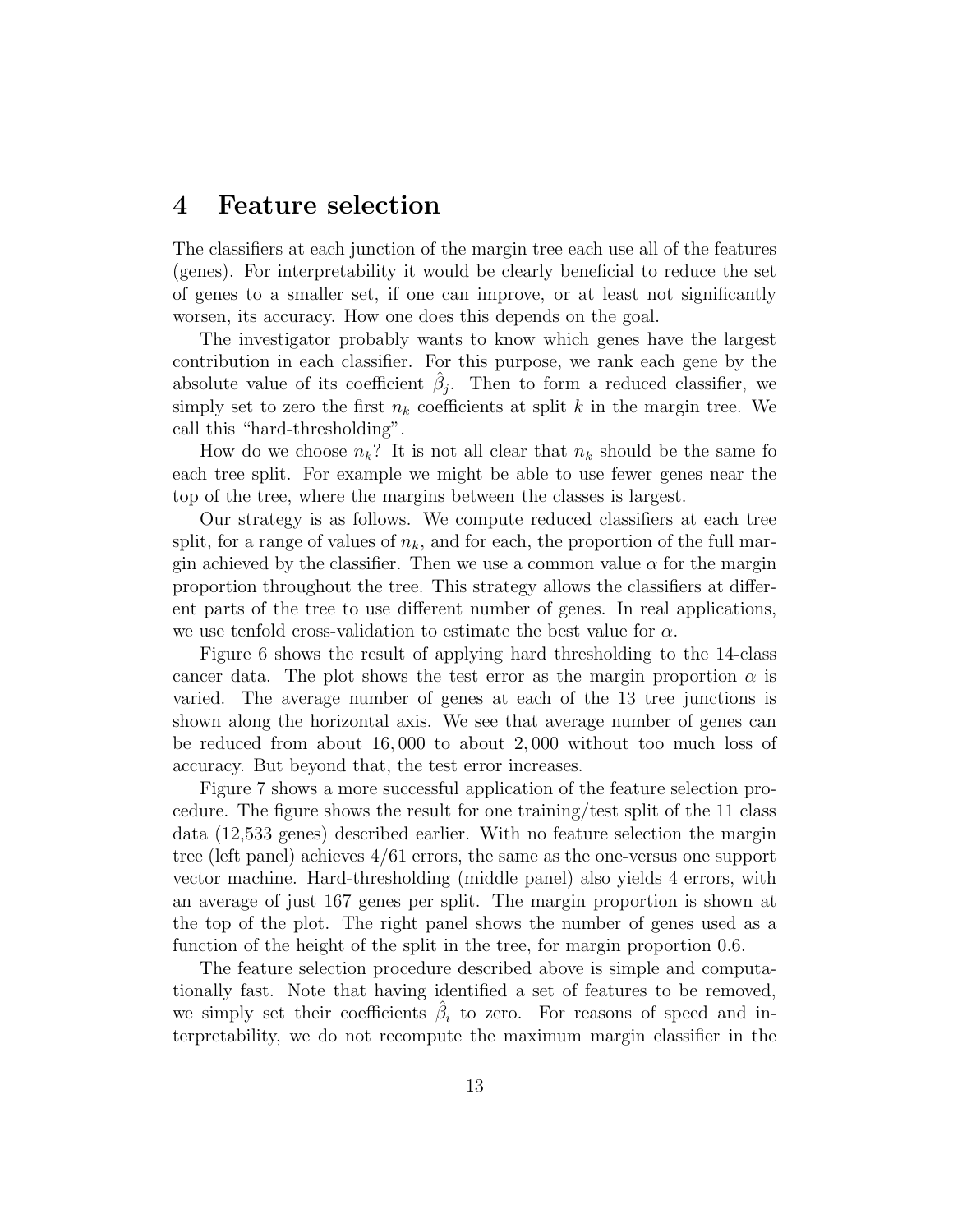

Figure 6: 14 tumor dataset: test errors for reduced numbers of genes.

subspace of the remaining features (we do however recompute the classifier cutpoint, equal to midpoint between the classes). How much do we lose in this approximation? For the top and bottom splits in the tree of Figure 7, Figure 8 shows the margins achieved by the maximum margin classifier (black points) and the approximation (blue points) as the numbers of genes is reduced. The approximation gives margins remarkably close to the optimal margin until the number of genes drop below 100. Also shown in the figure are the margins achieved by recursive feature elimination (RFE) (Guyon et al. 2002). This is a full backward stepwise procedure, in which successive coefficients are dropped and the optimal margin classifier for the remaining features is recomputed. We see that RFE offers only a small advantage, when the number of genes becomes quite small.

#### 4.1 Results on real datasets

Table 4 shows the results of applying the margin tree classifier (complete linkage) with feature selection, on the datasets described earlier. Tenfold cross-validation was used to choose the margin fraction parameter  $\alpha$ , and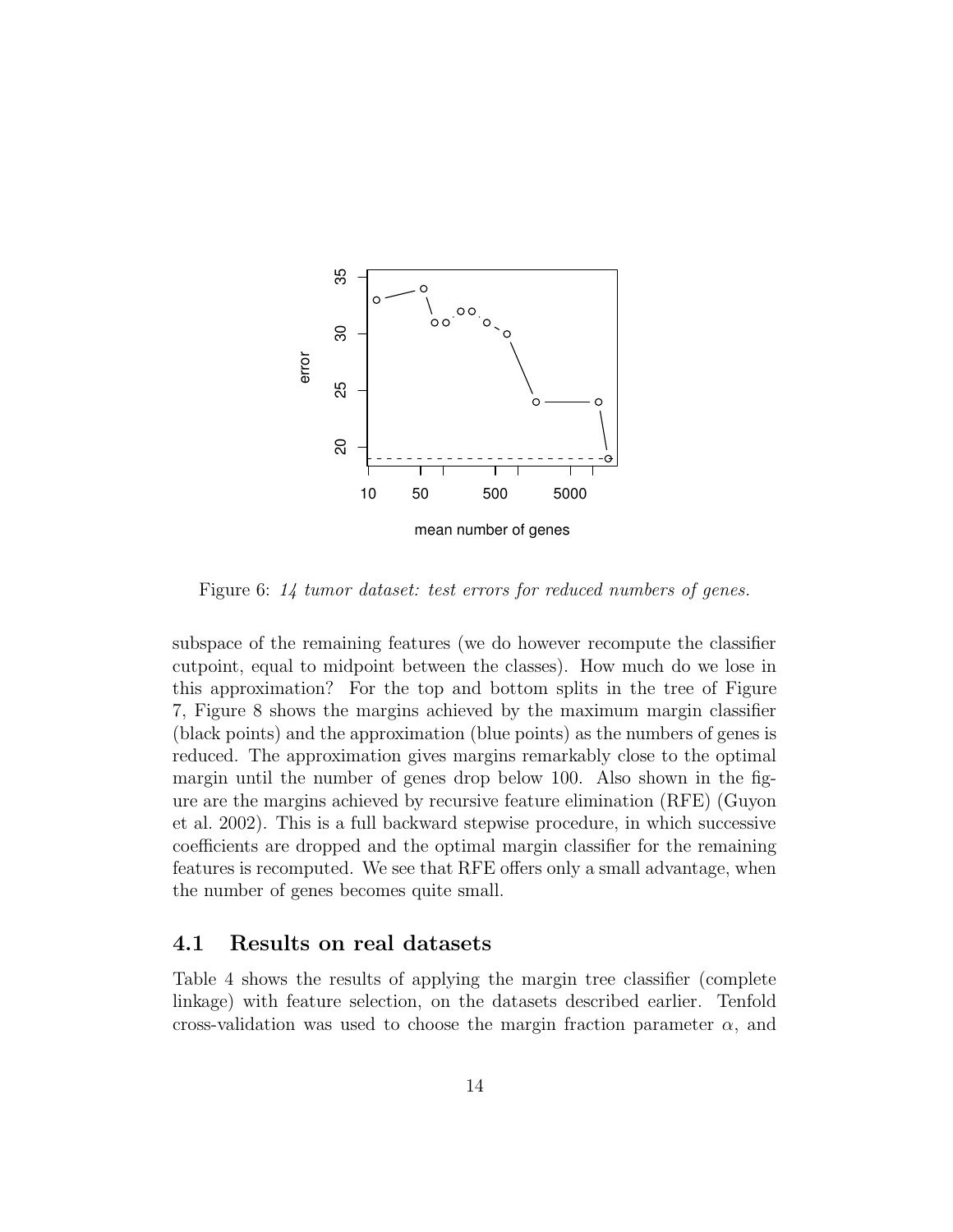

Figure 7: Results for 11 tumor dataset. The left panel shows the margin tree using complete linkage; the test errors from hard-thresholding are shown in the middle, with the margin proportion  $\alpha$  indicated along the top of the plot; for the tree using  $\alpha = 0.6$ , the right panel shows the resulting number of genes at each split in the tree, as a function of the height of that split.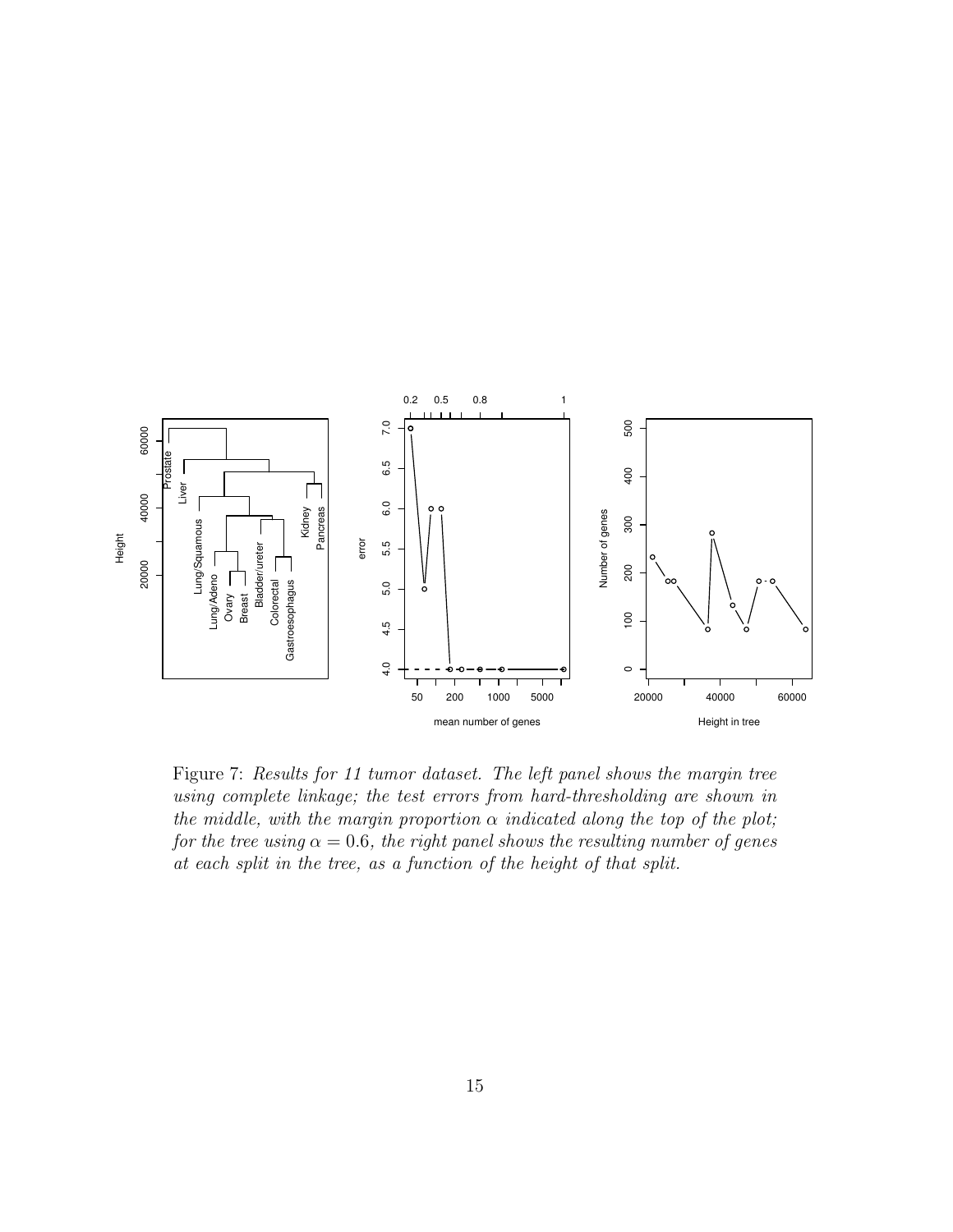

#### **Top split in tree**



#### **Bottom split in tree**

Figure 8: Results for the 11 tumor dataset: margins achieved by the maximum margin classifier using simple hard thresholding without recomputing the weights (black points), with recomputation (blue points) and recursive feature elimination (red points). Top panel refers to the top split in the margin tree; bottom panel refers to the bottom split.

0 2000 4000 6000 8000 10000 12000

Number of genes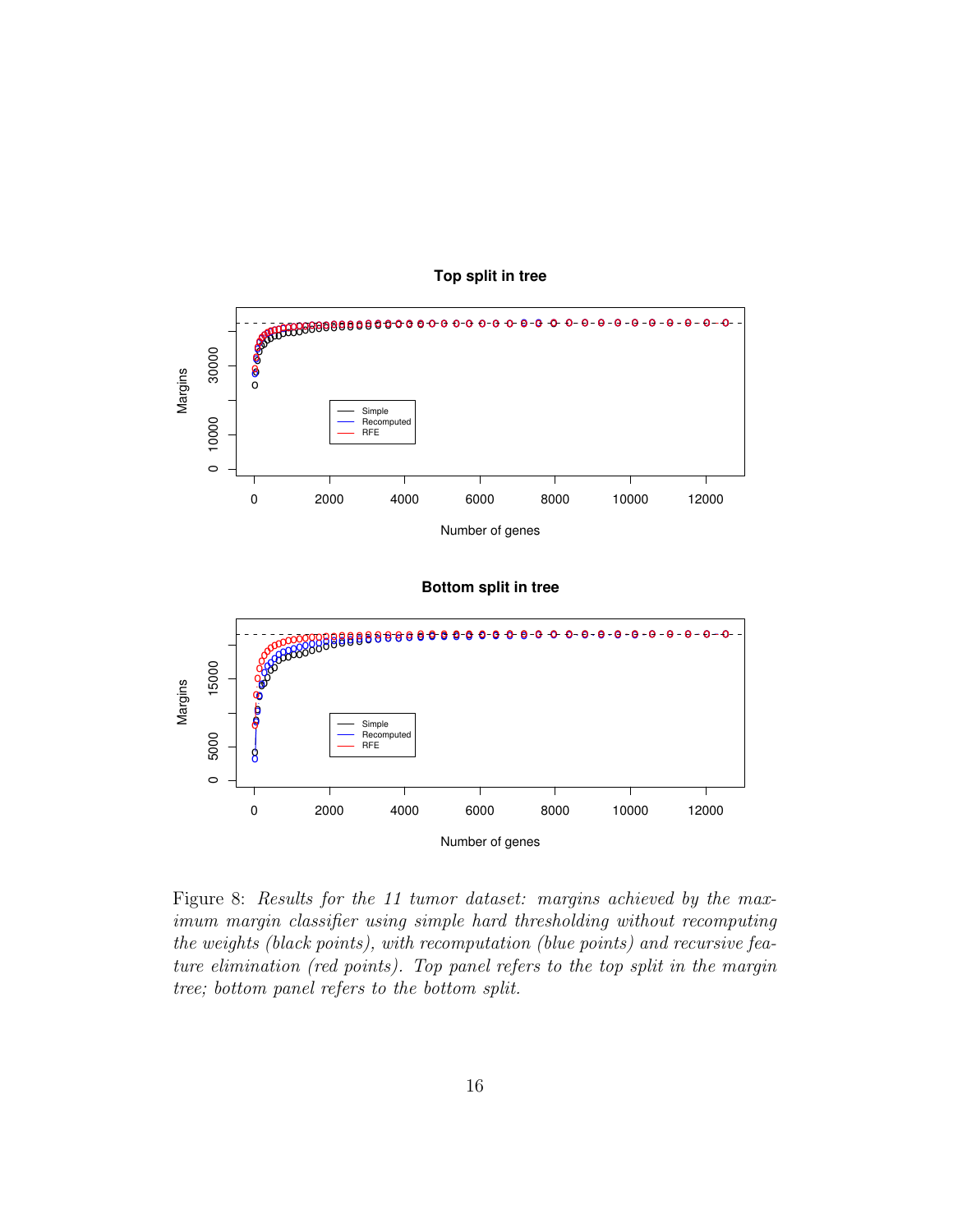|              | Nearest shrunken centroids |              |                | Margin tree with selection |              |                 |
|--------------|----------------------------|--------------|----------------|----------------------------|--------------|-----------------|
|              | CV errors                  | Test errors  | $#$ genes used | CV errors                  | Test errors  | $#$ genes/split |
| <b>Brain</b> | 0.192(0.024)               | 0.276(0.04)  | 260(119.3)     | 0.264(0.011)               | 0.176(0.02)  | 483.3(194.3)    |
| Lymphoma     | 0.022(0.002)               | 0.005(0.005) | 3463.4(126.4)  | 0.000(0.000)               | 0.01(0.006)  | 408.5(145.0)    |
| <b>SRBCT</b> | 0.00(0.00)                 | 0.014(0.009) | 44.7(6.9)      | 0.004(0.002)               | 0.010(0.007) | 5.08(8.6)       |
| Stanford     | 0.064(0.005)               | 0.080(0.012) | 4420.1(254.6)  | 0.064(0.006)               | 0.076(0.007) | 1518(532.4)     |
| 9 tumors     | 0.381(0.008)               | 0.400(0.016) | 1163.4(527.2)  | 0.503(0.019)               | 0.476(0.022) | 2678.1(847.1)   |
| 11 tumors    | 0.125(0.004)               | 0.156(0.009) | 4857.8(1685.9) | 0.111(0.008)               | 0.110(0.012) | 2720.5(1523.9)  |
| 14 tumors    | 0.397(0.007)               | 0.400(0.018) | 3928.5(1392.8) | 0.327(0.01)                | 0.311(0.015) | 7563.8(1990.1)  |

Table 4: CV and test error rates for nearest shrunken centroids and margin trees with feature selection by simple hard thresholding.

both CV error and test set error are reported in the table. Also shown are results for nearest shrunken centroids (Tibshirani et al. 2001), using crossvalidation to choose the shrinkage parameter. We see that (a) hard thresholding generally improves upon the error rate of the full margin tree; (b) margin trees outperform nearest shrunken centroids on the whole, but not in every case. In some cases, the number of gene used has dropped substantially; to get smaller number of genes one could look look more closely at the cross-validation curve, to check how quickly is was rising.

If two genes are correlated and both contribute to classifier, they might both remain in the model, under the above scheme. One the other hand, if there is a set of many highly correlated genes that contribute, their coefficients will be diluted and they might all be removed.

Hence it might be desirable to to select among the genes in a more aggressive fashion. There are a number of approaches one might try here, for example the recursive feature elimination of Guyon et al. (2002), mentioned above, One could also try the L1-norm support-vector machine (see e.g. Zhu et al. (2003)), but this is also quite slow to compute. Another approach would be to apply the lasso (Tibshirani 1997). All of these methods would be worth trying; however they also suffer from interpretability issues. In particular, the best classifier with say 50 genes might have only a few genes in common with the best classifier with 100 genes. The hard thresholding method described above does not suffer from this drawback. It gives a single ranked list of weights for all genes, for the classifier at each node of the tree.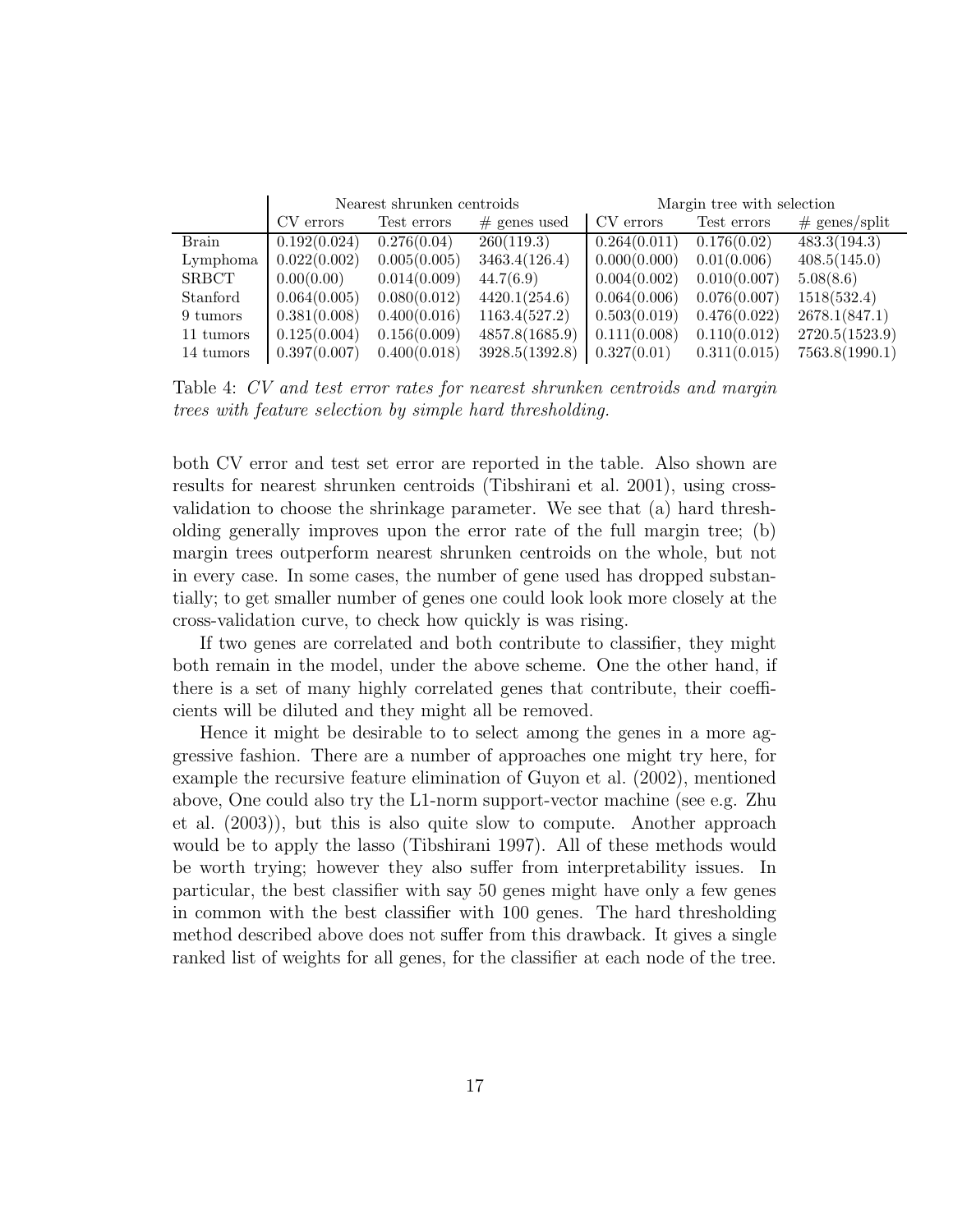## 5 Discussion

The margin-tree method proposed here seems well suited to high-dimensional problems with more than two classes. It has prediction accuracy competitive with multiclass support vector machines and nearest centroid methods, and provides a hierarchical grouping of the classes.

All of the classifiers consider here use a linear kernel, i.e., they use the original input features. The construction of margin tree could also be done using other kernels, using the support vector machine framework.

In addition to the papers on the multiclass support vector classifier mentioned earlier, there is other work related to our paper. The decision tree methods of Breiman et al. (1984) and Quinlan (1993) use top-down splitting to form a binary tree, but use other criteria (different from the margin) for splitting. Probably the closest paper to our work is that of Vural  $\&$  Dy (2004), who use a top-down binary tree approach. They use K-means clustering of the raw data to divide the points in two groups at each node, before applying a support vector classifier. Bennett & Blue (1997) investigate decision trees with support vectors classifiers at the node, but do not discuss adaptive construction of the tree topology. Park & Hastie (2005) propose hierarchical classification methods using nearest centroid classifiers at each node. They use clustering methods to find the topology of the tree, and their paper has some ideas in common with this one. In fact, the mixture model used for each merged node gives a decision boundary that is similar to the support vector classifier. However the maximum margin classifier used here seems more natural and the overall performance of the margin tree is better.

Acknowledgments: Tibshirani was partially supported by National Science Foundation Grant DMS-9971405 and National Institutes of Health Contract N01-HV-28183.

# References

Alizadeh, A., Eisen, M., Davis, R. E., Ma, C., Lossos, I., Rosenwal, A., Boldrick, J., Sabet, H., Tran, T., Yu, X., J., P., Marti, G., Moore, T., Hudsom, J., Lu, L., Lewis, D., Tibshirani, R., Sherlock, G., Chan, W., Greiner, T., Weisenburger, D., Armitage, K., Levy, R. Wilson, W., Greve, M., Byrd, J., Botstein, D., Brown, P. & Staudt, L. (2000), 'Iden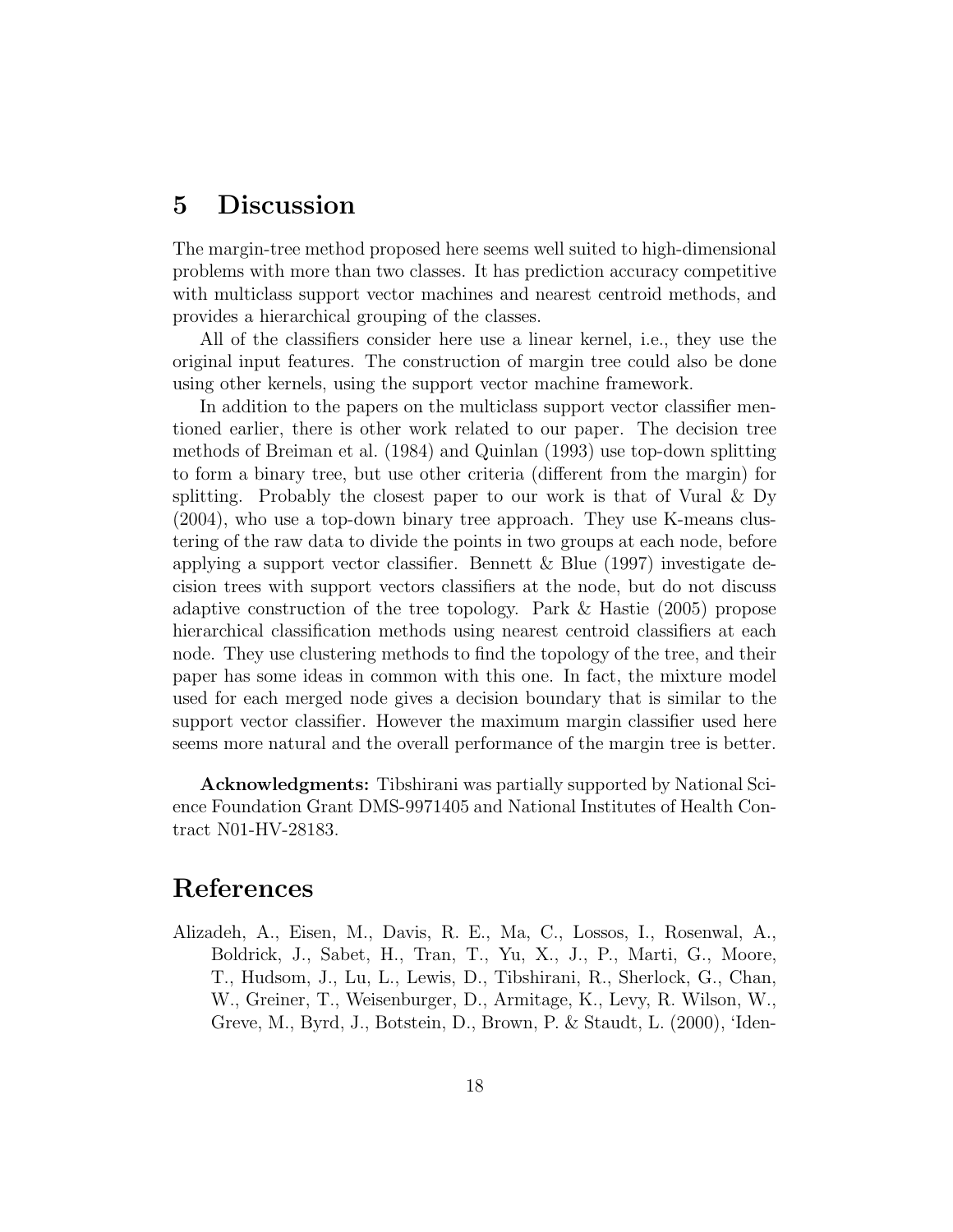tification of molecularly and clinically distinct substypes of diffuse large b cell lymphoma by gene expression profiling', Nature 403, 503–511.

- Bennett, K. & Blue, J. (1997), A support vector machine approach to decision trees, Technical report, Rensselaer Polytechnic Institute, Troy, NY. R.P.I Math Report No. 97-100.
- Boser, B., Guyon, I. & Vapnik, V. (1992), A training algorithm for optimal margin classifiers, in 'Proceedings of COLT II', Philadelphia, Pa.
- Breiman, L., Friedman, J., Olshen, R. & Stone, C. (1984), Classification and Regression Trees, Wadsworth.
- Guyon, I., Weston, J., Barnhill, S. & Vapnik, V. (2002), 'Gene selection for cancer classification using support vector machines', Machine learning pp. 389–422.
- Hastie, T. & Tibshirani, R. (2004), 'Efficient quadratic regularization for expression arrays', Biostatistics, 5, 329–340.
- Khan, J., Wei, J. S., Ringnér, M., Saal, L. H., Ladanyi, M., Westermann, F., Berthold, F., Schwab, M., Antonescu, C. R., Peterson, C. & Meltzer, P. S. (2001), 'Classification and diagnostic prediction of cancers using gene expression profiling and artificial neural networks', Nature Medicine 7, 673–679.
- Lee, Y., Lin, Y. & Wahba, G. (2004), 'Multicategory support vector machines, theory, and application to the classification of microarray data and satellite radiance data', Journal of the Amer. Statist. Assoc. 99, 67– 81.
- Munagala, K., Tibshirani, R. & Brown, P. (2004), 'Cancer characterization and feature set extraction by discriminative margin clustering', BMC Bioinformatics 5, 5–21.
- Park, M. Y. & Hastie, T. (2005), Hierarchical classification using shrunken centroids, Technical report, Stanford University.
- Pomeroy, S., Tamayo, P., Gaasenbeek, M., Sturla, L., Angelo, M., McLaughlin, M., Kim, J., Goumnerova, L., Black, P., Lau, C., Allen, J., Zagzag,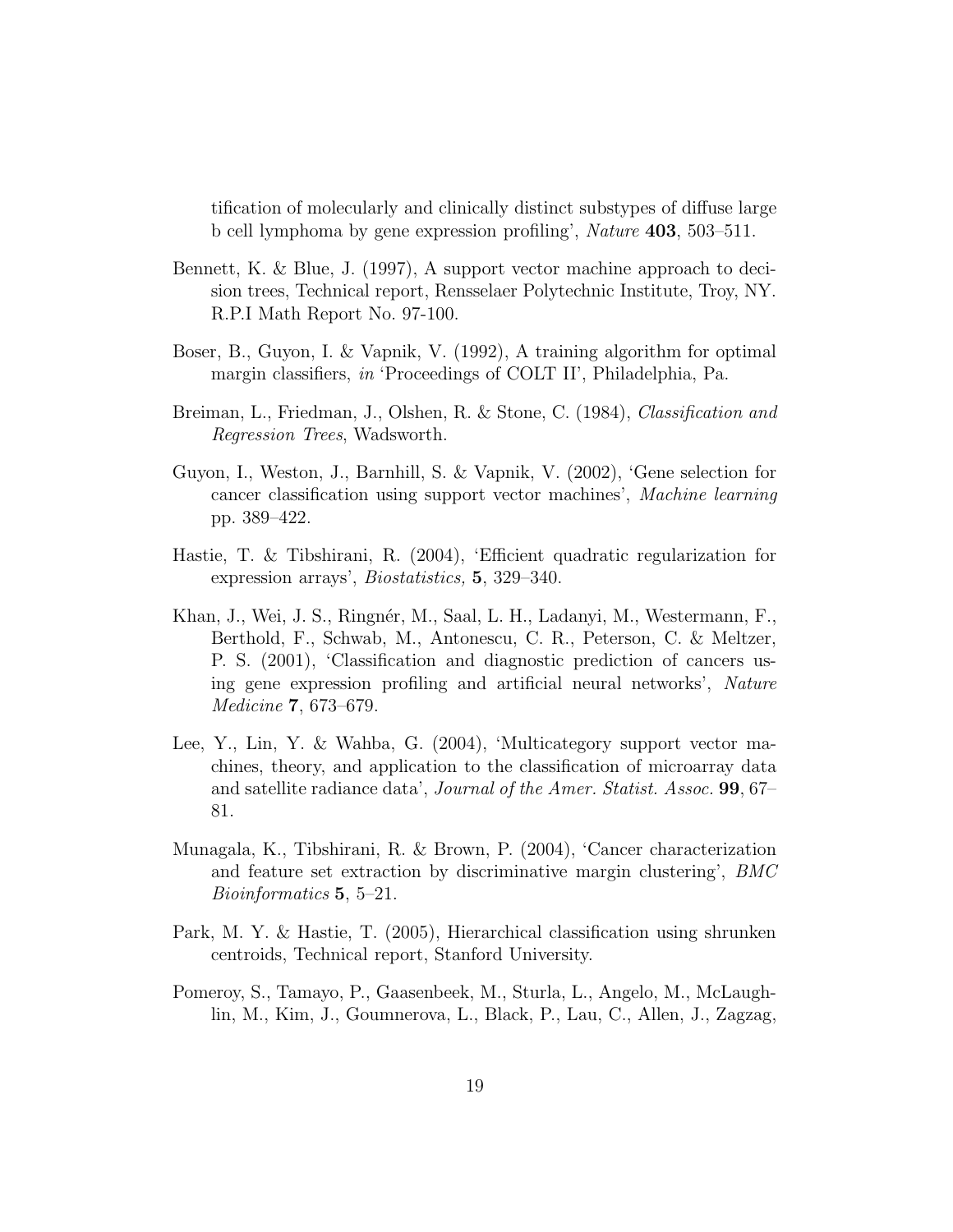D., Olson, J., Curran, T., Wetmore, C., Biegel, J., Poggio, T., Mukherjee, S., Rifkin, R., Califano, A., Stolovitzky, G., Louis, D., Mesirov, J., Lander, E. & Golub, T. (2002), 'Prediction of central nervous system embryonal tumour outcome based on gene expression', Nature 5, 436– 42.

- Quinlan, R. (1993), C4.5: Programs for Machine Learning, Morgan Kaufmann, San Mateo.
- Ramaswamy, S., Tamayo, P., Rifkin, R., Mukherjee, S., Yeang, C., Angelo, M., Ladd, C., Reich, M., Latulippe, E., Mesirov, J., Poggio, T., Gerald, W., Loda, M., Lander, E. & Golub, T. (2001), 'Multiclass cancer diagnosis using tumor gene expression signature', PNAS 98, 15149–15154.
- Rosset, S., Zhu, J. & Hastie, T. (2005), Margin maximizing loss functions, in 'Advances in Neural Information Processing Systems, (NIPS\*2005)'.
- Statnikov, A., Aliferis, C., Tsamardinos, I., Hardin, D. & Levy, S. (2004), 'A comprehensive evaluation of multicategory classification methods for microarray gene expression cancer diagnosis', Bioinformatics pp. 631– 43.
- Staunton, J., Slonim, D., Coller, H., Tamayo, P., Angelo, M., Park, J. Scherf, U., Lee, J., Reinhold, W. & Weinstein, J. (2001), 'Chemosensitivity prediction by transcriptional profiling', Proc. Natl Acad. Sci. USA 98, 10787–10792.
- Su, A., Welsh, J., Sapinoso, L., Kern, S., Dimitrov, P., Lapp, H., Schultz, P., Powell, S., Moskaluk, C., Frierson, H., Jr & Hampton, G. (2001), 'Molecular classification of human carcinomas by use of gene expression signatures', *Cancer Research* **61**, 7388–7393.
- Tibshirani, R. (1997), 'The lasso method for variable selection in the cox model', Statistics in Medicine **16**, 385–395.
- Tibshirani, R., Hastie, T., Narasimhan, B. & Chu, G. (2001), 'Diagnosis of multiple cancer types by shrunken centroids of gene expression', Proc. Natl. Acad. Sci. 99, 6567–6572.
- Vapnik, V. (1996), The Nature of Statistical Learning Theory, Springer-Verlag, New York.